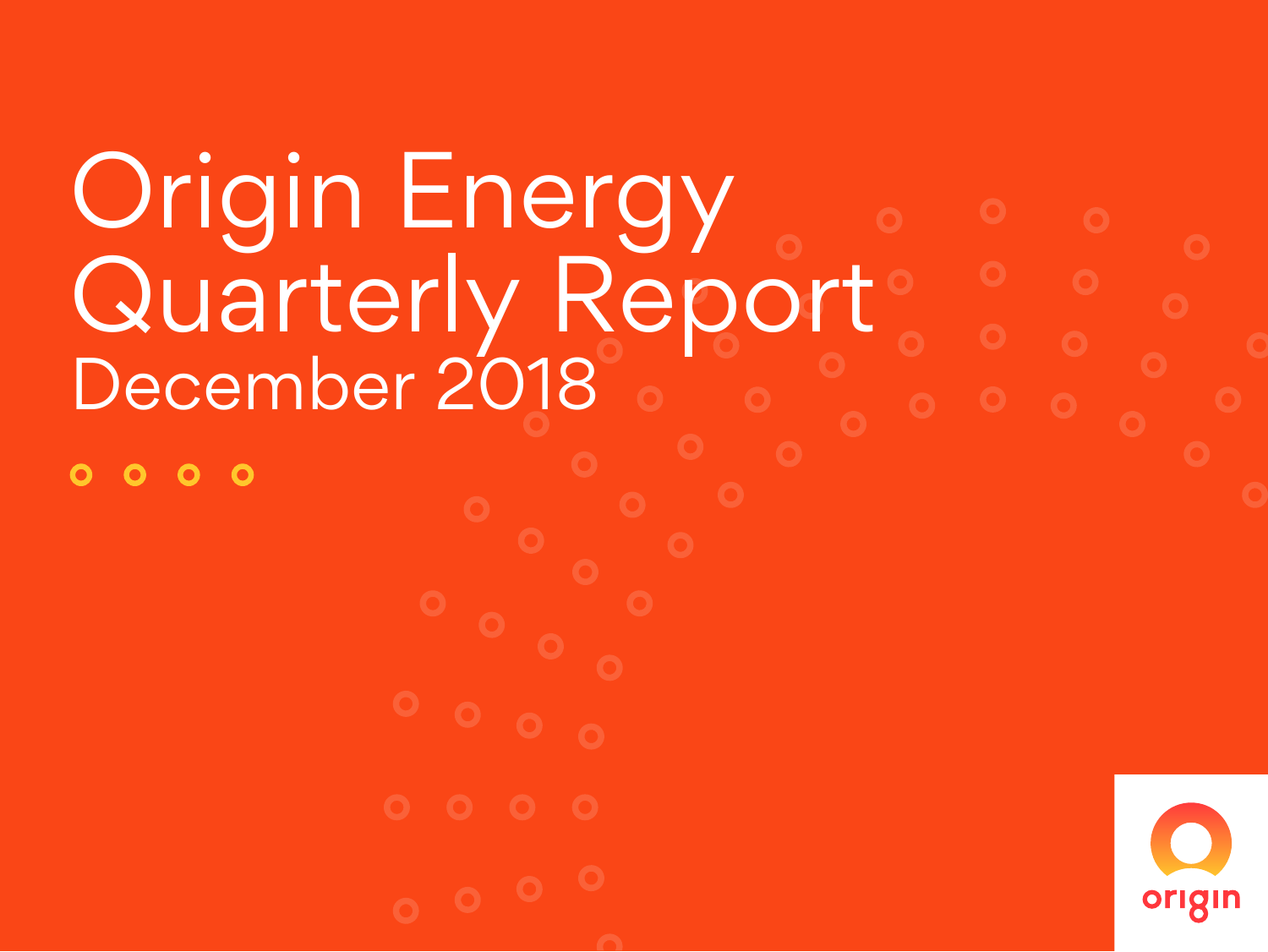### Summary



|                                  | Unit           | Dec-18 QTR Sep-18 QTR % Myt Dec-17 QTR % Myt FYTD-19 FYTD-18 |          |       |       |                          |         |       | % Mvt |
|----------------------------------|----------------|--------------------------------------------------------------|----------|-------|-------|--------------------------|---------|-------|-------|
| Integrated Gas (Origin Share)    |                |                                                              |          |       |       |                          |         |       |       |
| Production                       | PJ             | 63.1                                                         | 64.3     | (2%)  | 63.4  | $\overline{\phantom{0}}$ | 127.3   | 126.8 |       |
| Sales                            | PJe            | 64.2                                                         | 63.7     | 1%    | 67.1  | (4%)                     | 127.9   | 131.0 | (2%)  |
| <b>Commodity Revenue</b>         | $\mathsf{\$m}$ | 740.9                                                        | 640.5    | 16%   | 509.8 | 45%                      | 1,381.3 | 984.3 | 40%   |
| <b>Energy Markets</b>            |                |                                                              |          |       |       |                          |         |       |       |
| Electricity sales                | TWh            | 8.7                                                          | 9.5      | (8%)  | 9.2   | (5%)                     | 18.2    | 18.9  | (4%)  |
| Natural gas sales                | PJ             | 65.0                                                         | $82.8_1$ | (21%) | 64.2  | 1%                       | 147.7   | 145.5 | 2%    |
| Capex - continuing<br>operations | \$m            | 152                                                          | 42       | 261%  | 77    | 97%                      | 194     | 138   | 41%   |

- Origin's share of APLNG revenue increased by 16% on Sep-18 quarter and by 45% on Dec-17 quarter primarily driven by higher realised LNG prices. Production was stable despite planned upstream maintenance.
- Energy Markets' electricity sales volumes decreased by 8% on Sep-18 quarter in line with seasonal demand and by 5% on Dec-17 quarter primarily due to lower usage and customer numbers.
- Energy Markets' gas sales volumes decreased by 21% on Sep-18 quarter due to seasonal demand, but were flat on Dec-17 quarter reflecting new short term Business sales offset by less sales to generation.
- Origin capex primarily relates to Energy Markets. The increase of \$110m from Sep-18 quarter primarily relates to planned maintenance activity in the period.
- Origin received net cash distributions from APLNG of \$393 million over H1 FY2019.

1) Prior quarter volumes have been restated to include 0.5 PJ supplied through Origin Water, previously omitted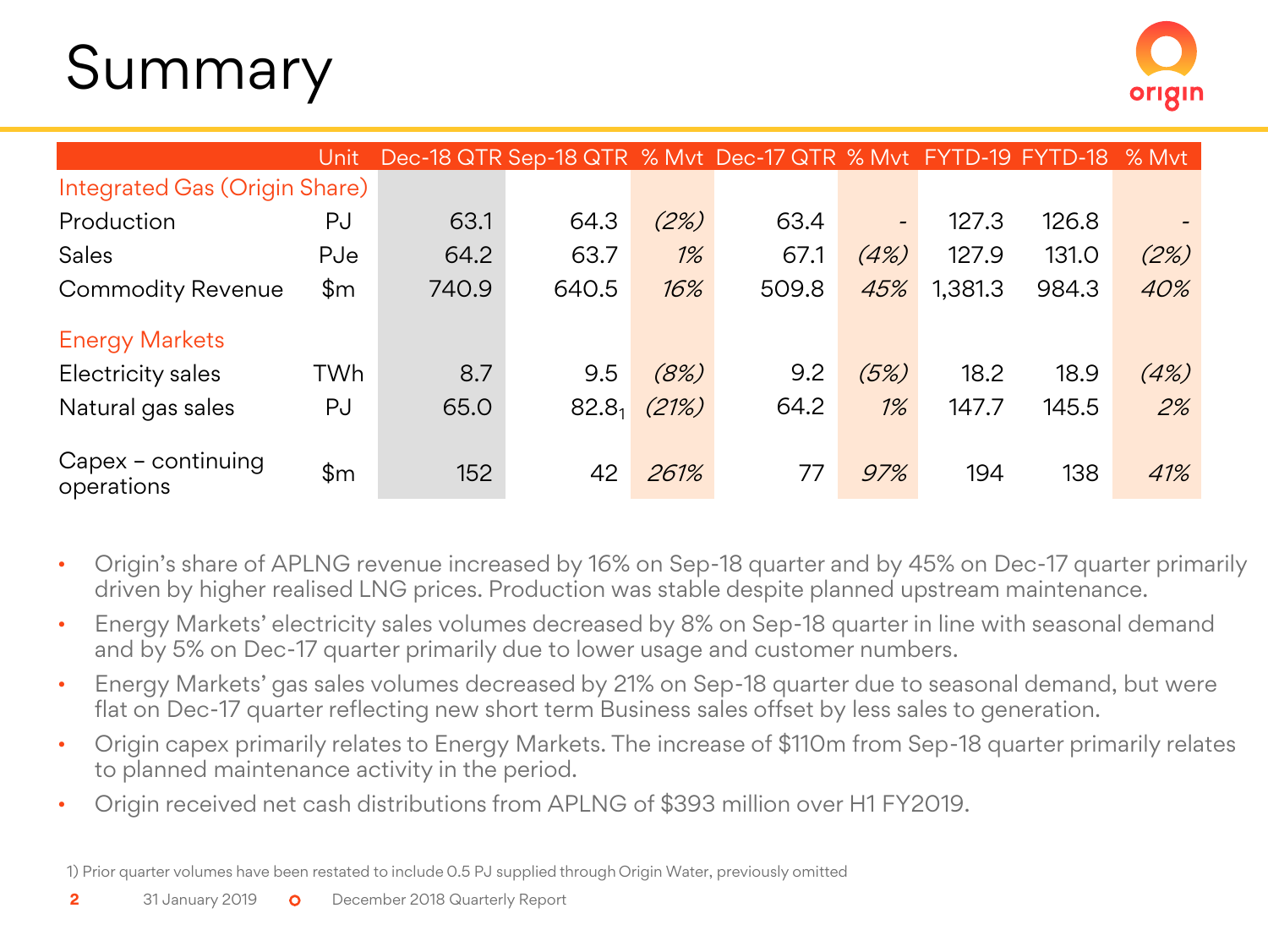# Oil and LNG markets





- APLNG's effective oil price in Dec-18 quarter was US\$76/bbl, up from US\$69/bbl in Sep-18 quarter.
- JCC prices strengthened through November on a market deficit caused by looming sanctions on Iran and supply outages in Venezuela and Libya.
- LNG prices increased over the first half of the quarter but began to weaken due to slower industrial activity in China, mild weather in Asia and high gas inventory levels in Europe, along with new LNG liquefaction projects boosting supply.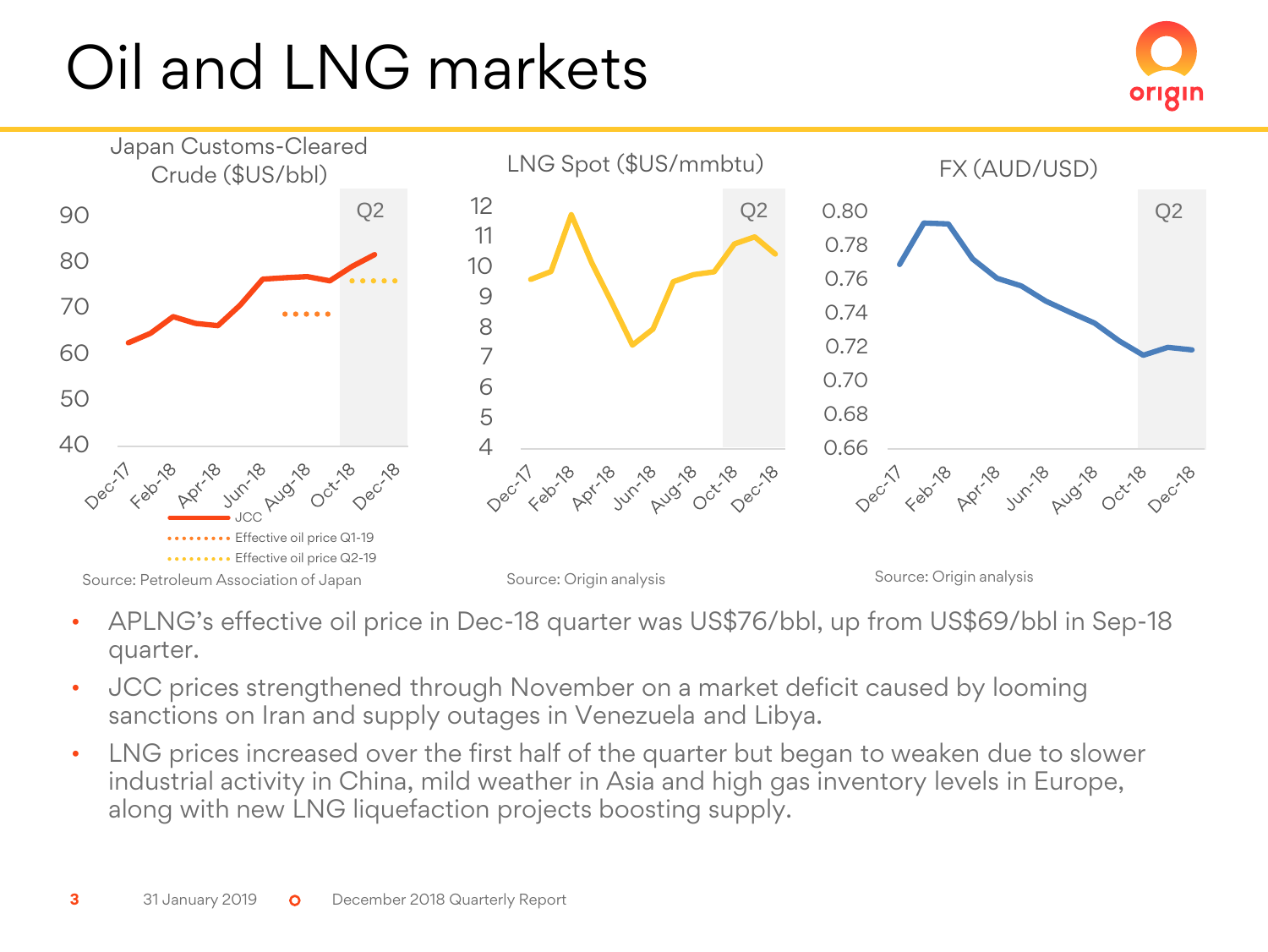## Integrated Gas



|                              | Unit              |        | Dec-18 QTR Sept-18 QTR | % Mvt | Dec-17 QTR' | '% Mvt.           | TD-19   | D-18    | % Mvt |
|------------------------------|-------------------|--------|------------------------|-------|-------------|-------------------|---------|---------|-------|
| Total production (ORG share) | PJ                | 63.1   | 64.3                   | (2%)  | 63.4        | $\qquad \qquad -$ | 127.3   | 126.8   | -     |
| LNG (ORG share)              |                   |        |                        |       |             |                   |         |         |       |
| Production                   | kt                | 844.0  | 766.7                  | 10%   | 885.7       | (5%)              | 1.610.7 | 1.711.6 | (6%)  |
| <b>Sales</b>                 | kt                | 838.6  | 762.1                  | 10%   | 922.3       | (9%)              | 1.600.7 | 1.710.3 | (6%)  |
| <b>Commodity Revenue</b>     | \$m               | 650.5  | 527.0                  | 23%   | 449.3       | 45%               | 1,177.5 | 834.5   | 41%   |
| Average realised price       | US\$/mmbtu        | 10.59  | 9.63                   | 10%   | 7.14        | 48%               | 10.13   | 7.23    | 40%   |
| Domestic Gas (ORG share)     |                   |        |                        |       |             |                   |         |         |       |
| Sales                        | PJ                | 17.7   | 21.4                   | (17%) | 16.0        | 11%               | 39.2    | 36.2    | 8%    |
| <b>Commodity Revenue</b>     | \$m               | 90.4   | 113.5                  | (20%) | 60.5        | 49%               | 203.9   | 149.8   | 36%   |
| Average realised price       | $\frac{f}{g}$ /GJ | 5.10   | 5.29                   | (4%)  | 3.78        | 35%               | 5.20    | 4.13    | 26%   |
| Origin Only costs            |                   |        |                        |       |             |                   |         |         |       |
| Origin hedging costs         | \$m               | (78.1) | (51.1)                 | 53%   | (18.1)      | 331%              | (129.2) | (32.0)  | 304%  |

- LNG production increased 10% on Sep-18 quarter due to higher customer demand, but was down 5% on Dec-17 quarter which was offset by higher domestic volumes.
- LNG revenue was up 23% on Sep-18 quarter and 45% on Dec-17 quarter due to higher effective oil prices and higher realised spot LNG prices.
- Domestic gas revenue was down by 20% on Sep-18 quarter reflecting lower domestic volumes, but up 49% on Dec-17 quarter due to higher volumes and realised average prices.
- Hedging costs of \$78.1 million increased by 53% on Sep-18 quarter reflecting losses on LNG hedging due to higher realised JKM prices and higher oil hedge premium amortisation.
- Total expected FY2019 oil and LNG hedging costs of \$190 \$210 million comprise:
	- − \$115 \$125 million oil hedging costs, including \$34 million oil hedge premium; and
	- − \$75 \$85 million LNG hedging costs (unchanged)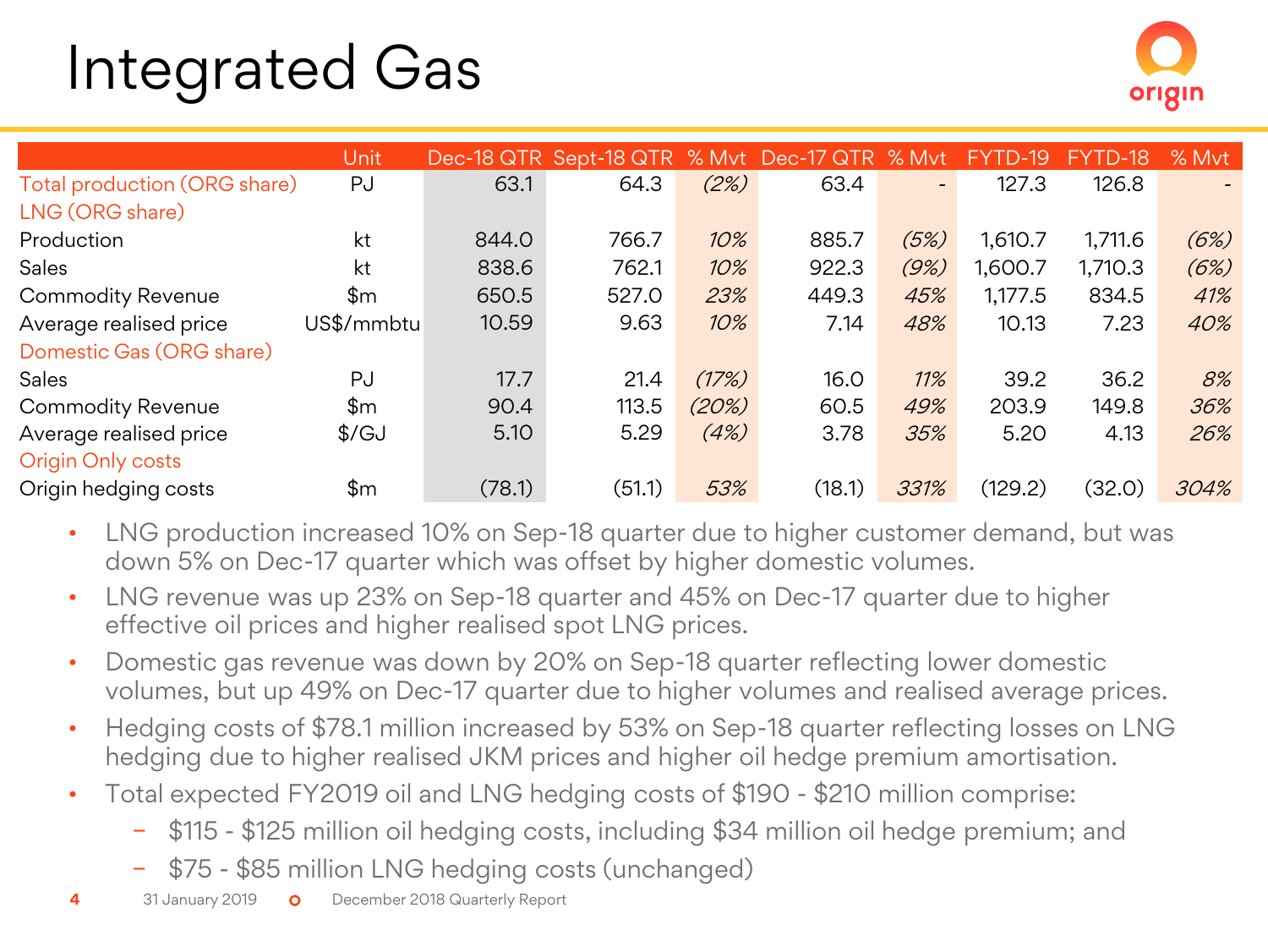#### Integrated Gas Capex



|                                                                                          |     |     | Unit Dec-18 QTR Sept-18 QTR % Mvt Dec-17 QTR % Mvt YTD-19 YTD-18 |             |     |      |     |     | % Mvt |
|------------------------------------------------------------------------------------------|-----|-----|------------------------------------------------------------------|-------------|-----|------|-----|-----|-------|
| <b>Origin Only costs</b><br>Capex - continuing $sin$<br>operations<br>APLNG Capex (100%) |     | 8   |                                                                  | <i>300%</i> | 5   | 60%  | 10  | 10  |       |
| Exploration and<br>appraisal                                                             | \$m | 34  | 27                                                               | 26%         | 15  | 127% | 61  | 27  | 126%  |
| Sustain and Other                                                                        | \$m | 245 | 333                                                              | (26%)       | 264 | (7%) | 578 | 578 |       |

#### APLNG capex

- E&A spend in the Dec-18 quarter primarily related to completion of Peat 3D seismic, casing and suspending the Burunga South 2 well, and drilling the Westgrove 9 well.
	- Westgrove 9, a deep conventional well, reached a total depth of 4,000 mRT on the 5th of January 2019. Drilling indicated the presence of hydrocarbons and further testing is planned.
- Sustain and Other capex was 26% lower than Sep-18 quarter, reflecting lower operated spend due to:
	- drilling 58 wells in Dec-18 quarter, down from 67 in Sep-18 quarter, in line with expectations;
	- phasing of activity including batching of fracture stimulation one batch performed in Sep-18 quarter compared to none in Dec-18 quarter; and
	- lower well delivery costs as a result of dollar per well savings.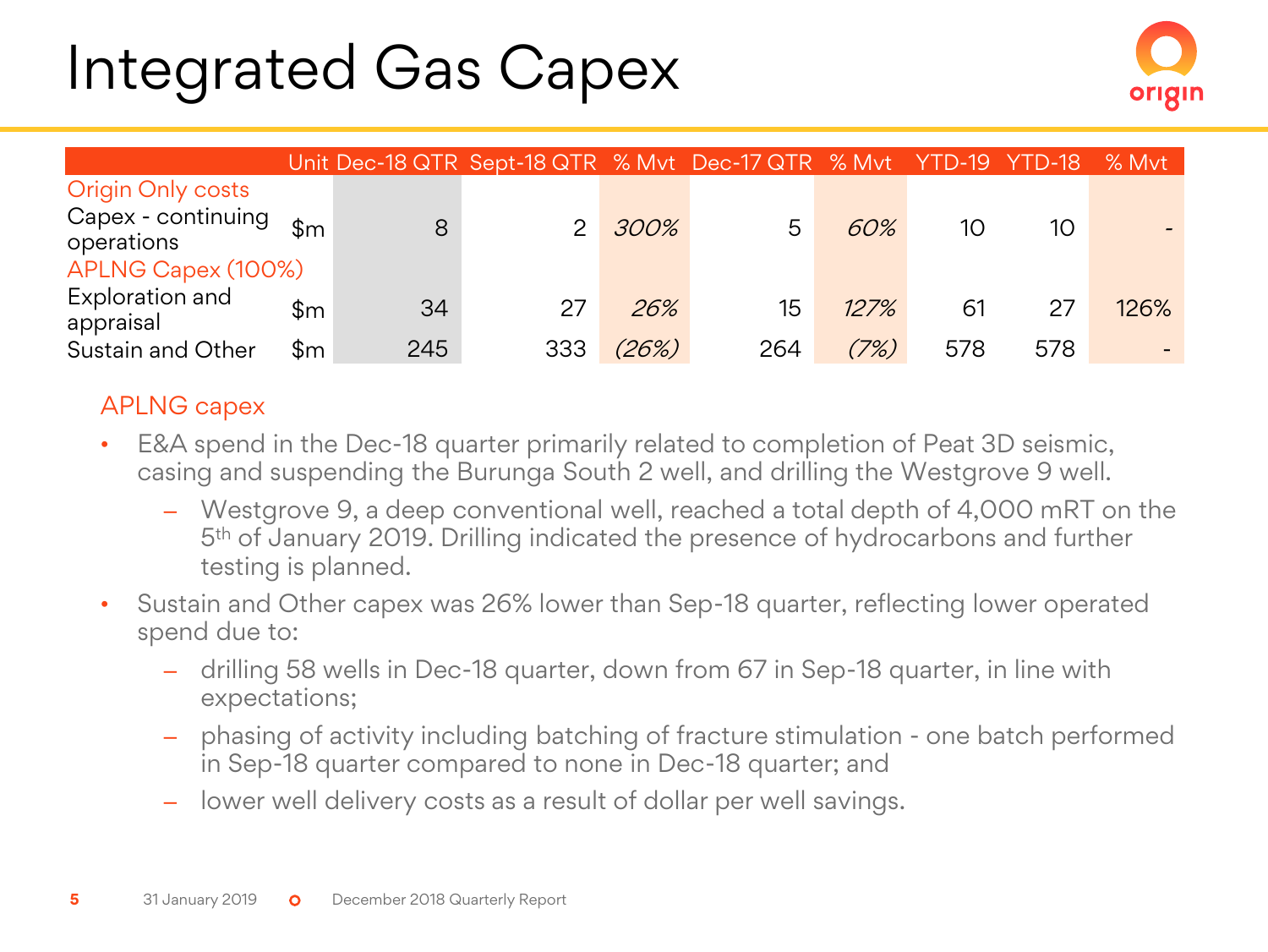#### Electricity and Gas markets



- Average NEM spot electricity price for Dec-18 quarter was \$90.25/MWh, up \$6.54/MWh from Sep-18 quarter:
	- − Higher average VIC and SA prices driven by lower renewable generation, particularly hydro and wind
	- − Slightly lower average NSW prices due to higher renewable generation (primarily solar), higher baseload availability and lower demand
	- − Slightly higher average QLD prices due to lower gas fired generation and higher demand
- Average domestic spot gas price for December 2018 quarter was \$10.06/GJ, up \$0.61/GJ from Sep-18 quarter.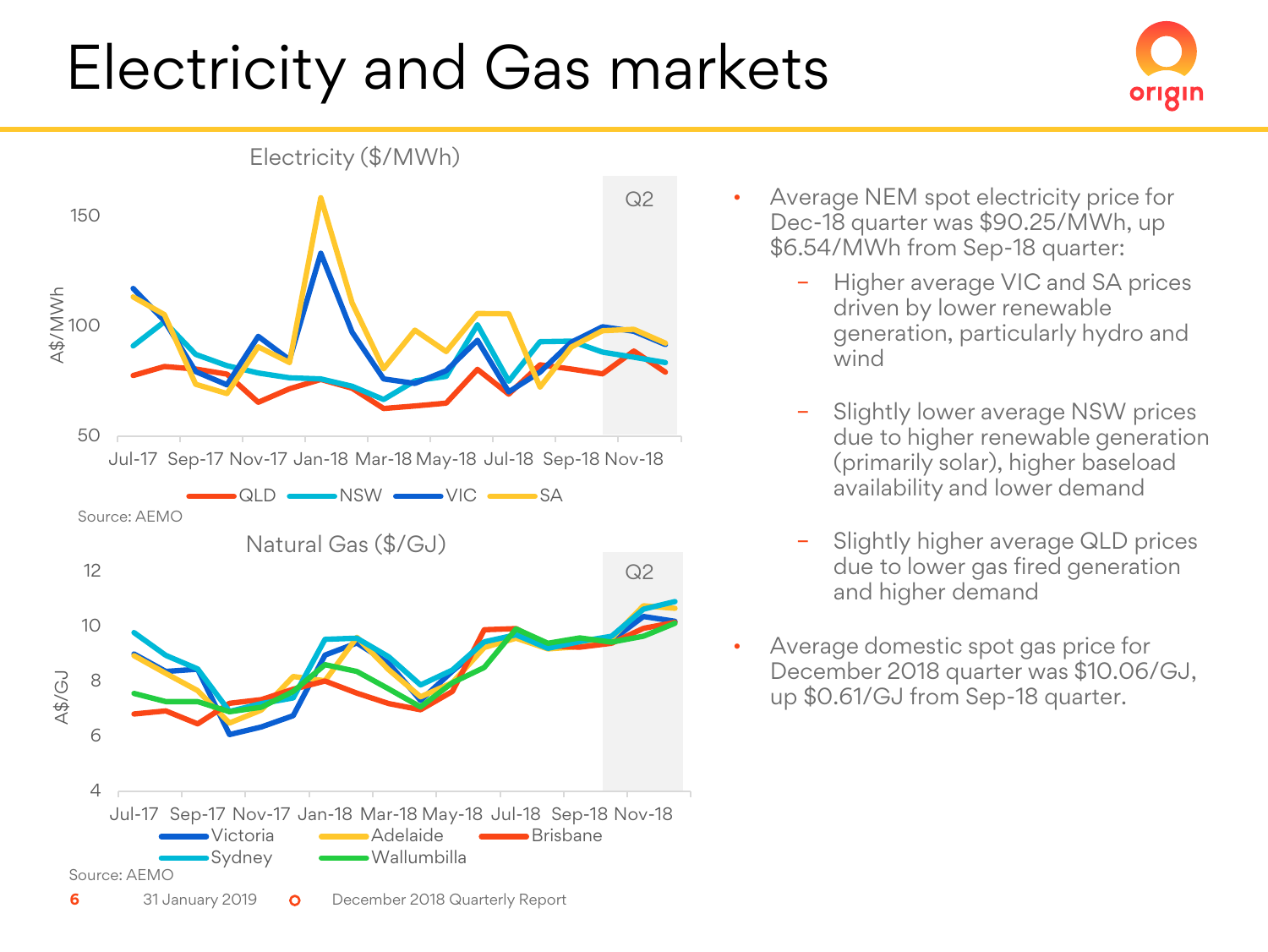## Energy Markets operations



|                                  |            | Unit Dec-18 QTR Sep-18 QTR % Mvt Dec-17 QTR % Mvt FYTD-19 FYTD-18 % Mvt |          |       |      |       |       |      |       |
|----------------------------------|------------|-------------------------------------------------------------------------|----------|-------|------|-------|-------|------|-------|
| Sales volumes                    |            |                                                                         |          |       |      |       |       |      |       |
| Electricity sales - Retail       | TWh        | 3.8                                                                     | 4.7      | (19%) | 4.1  | (7%)  | 8.5   | 8.9  | (4%)  |
| Electricity sales - Business     | <b>TWh</b> | 4.9                                                                     | 4.8      | 2%    | 5.1  | (4%)  | 9.6   | 10.0 | (4%)  |
| Natural gas sales - Retail       | PJ         | 7.0                                                                     | $16.3^1$ | (57%) | 6.9  | 1%    | 23.3  | 24.2 | (4%)  |
| Natural gas sales - Business     | PJ         | 47.5                                                                    | 54.7     | (13%) | 41.2 | 15%   | 102.2 | 89.9 | 14%   |
| Natural gas sales - Internal     | PJ         | 10.5                                                                    | 11.7     | (10%) | 16.1 | (35%) | 22.2  | 31.4 | (29%) |
| Capex - continuing<br>operations | \$m        | 140                                                                     | 40       | 250%  | 70   | 100%  | 180   | 124  | 45%   |

- Electricity Retail sales decreased by 19% on Sep-18 quarter in line with seasonal demand, and by 6% on Dec-17 quarter primarily due to lower usage from continued solar penetration and lower customer numbers.
- Gas Retail sales decreased 57% on Sep-18 quarter due to lower seasonal demand.
- Gas Business sales decreased 13% on Sep-18 quarter due to lower seasonal demand, but increased 15% on Dec-17 quarter as gas was redirected to new short term contracts in QLD and away from generation.
- Capex in the quarter primarily comprised of:
	- planned maintenance spend on Uranquinty and Eraring;
	- investment in our retail digital capabilities; and
	- growth spend on Quarantine re-power.

1) Prior quarter volumes have been updated to include volumes supplied through Origin Water, previously omitted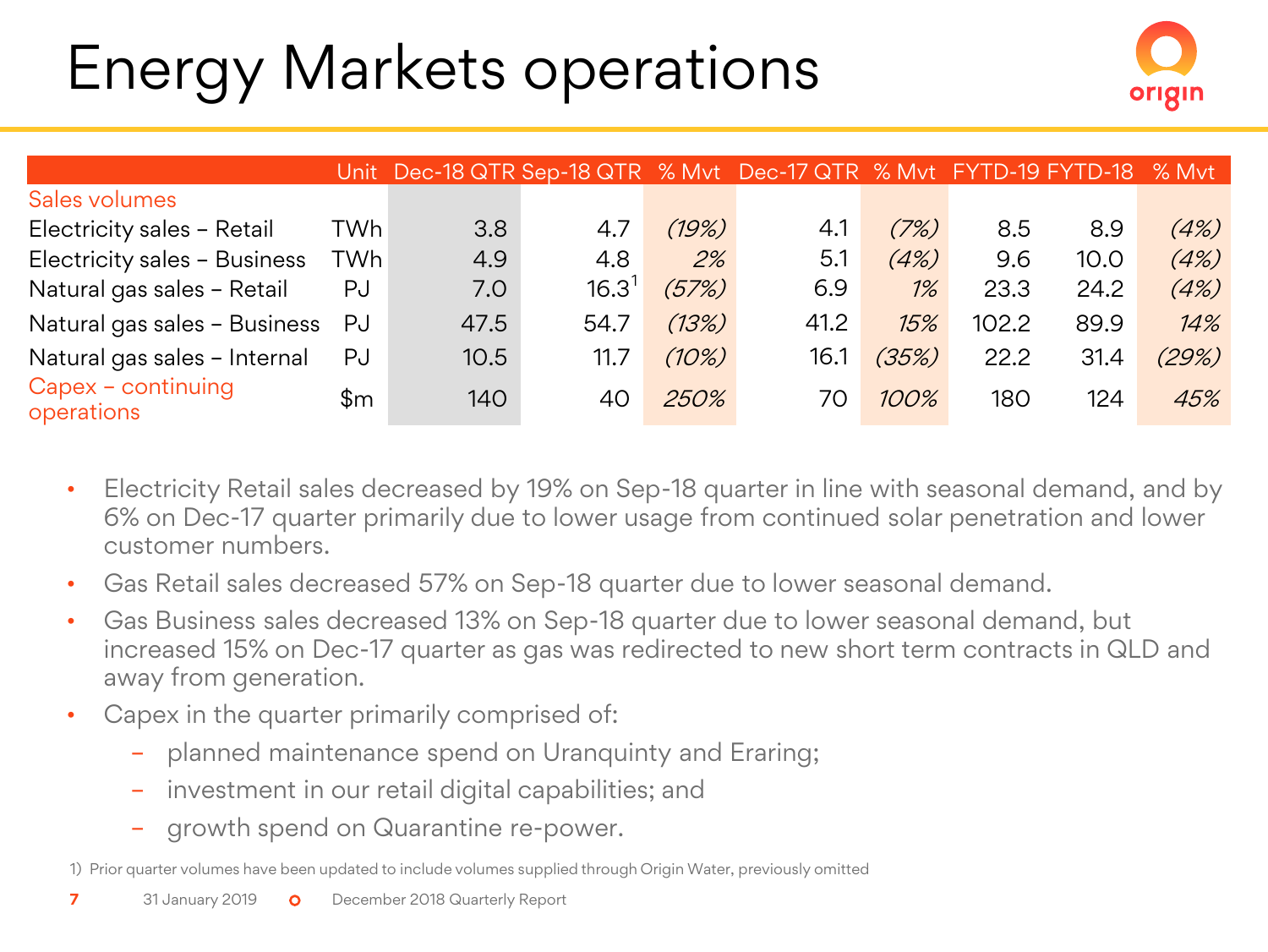$\bullet$  $\bullet$ Data tables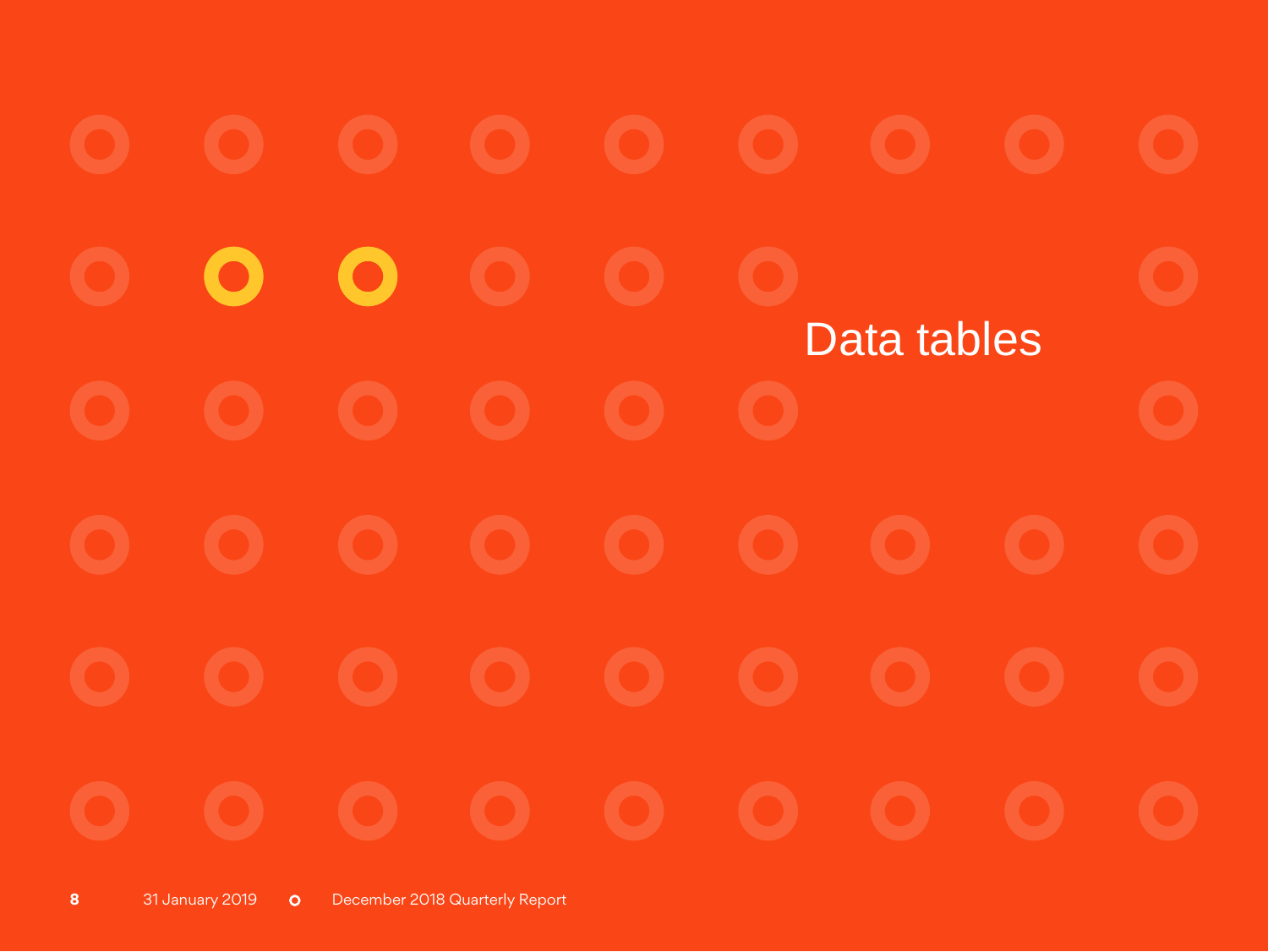#### APLNG sources of gas



| <b>Production volumes</b>                  | <b>Units</b> | 37.5% | Dec-18 QTR Sep-18 QTR<br><b>Origin Share Origin Share</b><br>37.5% | % Change | Dec-17 QTR<br>37.5% | <b>FYTD2019</b><br><b>Origin Share Origin Share Origin Share</b><br>37.5% | <b>FYTD2018</b><br>37.5% |
|--------------------------------------------|--------------|-------|--------------------------------------------------------------------|----------|---------------------|---------------------------------------------------------------------------|--------------------------|
| Operated                                   |              |       |                                                                    |          |                     |                                                                           |                          |
| Spring Gully                               | PJ           | 10.0  | 10.0                                                               |          | 9.6                 | 20.1                                                                      | 19.0                     |
| Peat                                       | PJ           | 0.2   | 0.2                                                                |          | 0.2                 | 0.4                                                                       | 0.5                      |
| Denison                                    | PJ           | O.1   | O.1                                                                |          |                     | O.1                                                                       |                          |
| Talinga                                    | PJ           | 7.1   | 6.9                                                                | 3%       | 6.7                 | 14.0                                                                      | 12.6                     |
| Orana                                      | PJ           | 5.2   | 6.4                                                                | (19%)    | 6.4                 | 11.6                                                                      | 12.1                     |
| Condabri                                   | PJ           | 12.3  | 11.8                                                               | 4%       | 12.9                | 24.1                                                                      | 25.0                     |
| Combabula/Reedy Creek                      | PJ           | 14.1  | 14.2                                                               | (1%)     | 12.7                | 28.4                                                                      | 26.6                     |
| <b>Total operated production</b>           | PJ           | 49.1  | 49.6                                                               | (1%)     | 48.5                | 98.7                                                                      | 95.9                     |
| Non-operated                               |              |       |                                                                    |          |                     |                                                                           |                          |
| Fairview/Arcadia (GLNG)                    | PJ           | 3.6   | 3.6                                                                |          | 3.9                 | 7.3                                                                       | 7.9                      |
| Anya (QGC)                                 | PJ           | O.1   |                                                                    |          |                     | O.1                                                                       |                          |
| Kenya East (QGC)                           | PJ           | 5.2   | 5.4                                                                | (4%)     | 4.9                 | 10.7                                                                      | 10.7                     |
| Kenya (QGC)                                | PJ           | 4.8   | 5.4                                                                | (11%)    | 5.7                 | 10.2 <sub>2</sub>                                                         | 11.7                     |
| Bellevue (QGC)                             | PJ           | 0.3   | 0.3                                                                |          | 0.3                 | 0.5                                                                       | 0.7                      |
| Total non-operated<br>production           | PJ           | 14.0  | 14.6                                                               | (4%)     | 14.9                | 28.6                                                                      | 30.9                     |
| Total upstream production                  | PJ           | 63.1  | 64.3                                                               | (2%)     | 63.4                | 127.3                                                                     | 126.8                    |
| Natural gas purchases                      | PJ           | 4.2   | 3.7                                                                | 14%      | 4.0                 | 7.9                                                                       | 10.0                     |
| Changes in Upstream gas<br>inventory/other | PJ           | 1.0   | (0.7)                                                              | N.a.     | 1.6                 | 0.3                                                                       | 2.0                      |
| Total sources of natural gas               | PJ           | 68.3  | 67.3                                                               | 1%       | 69.0                | 135.5                                                                     | 138.8                    |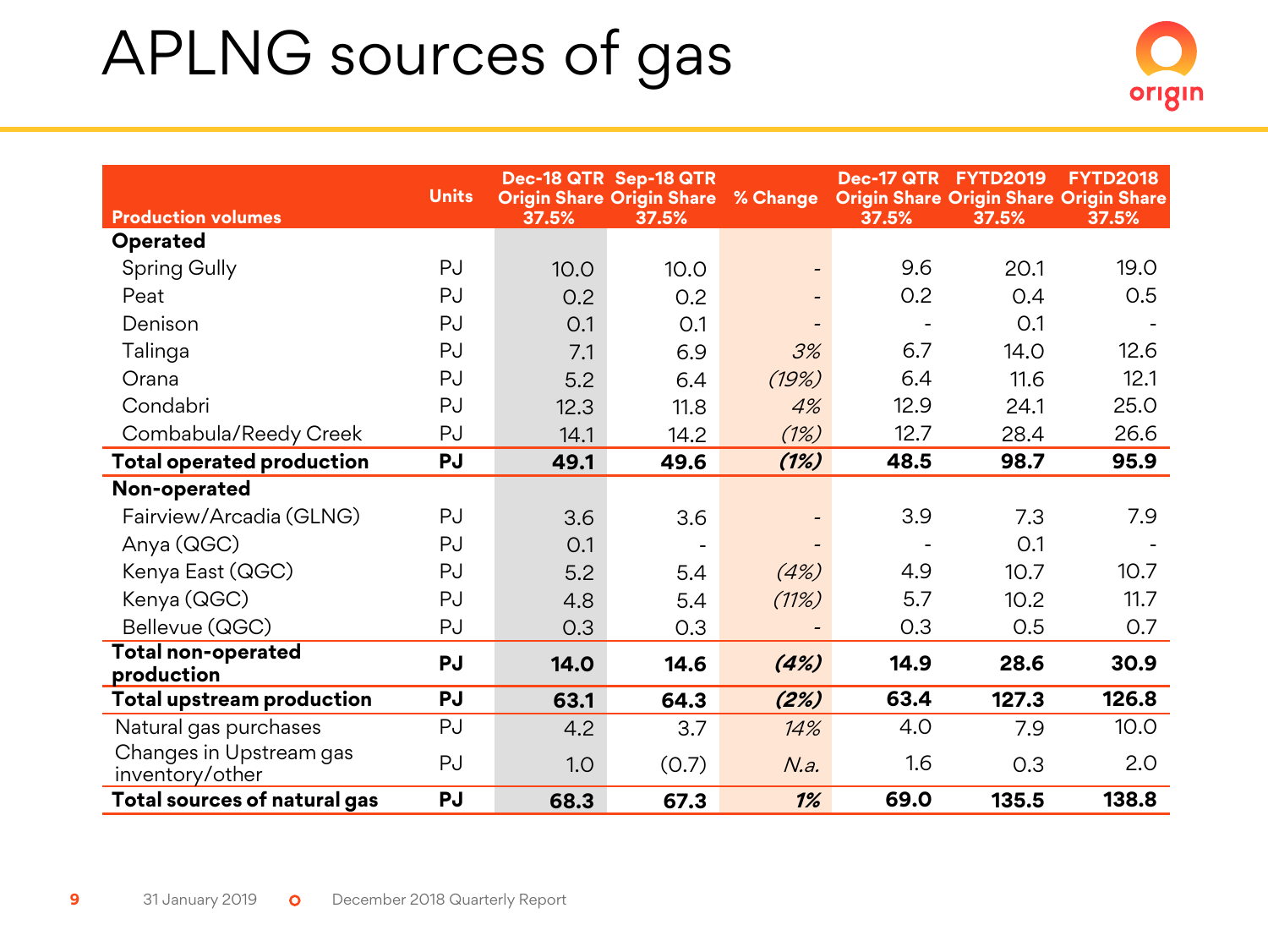#### APLNG uses of gas



| Uses of gas               | <b>Units</b> | Origin Share Origin Share % Change Origin Share Origin Share Origin Share<br>37.5% | Dec-18 QTR Sep-18 QTR<br>37.5% |        | 37.5% | Dec-17 QTR FYTD2019<br>37.5% | <b>FYTD2018</b><br>37.5% |
|---------------------------|--------------|------------------------------------------------------------------------------------|--------------------------------|--------|-------|------------------------------|--------------------------|
| LNG feed gas              | PJ           | 50.5                                                                               | 45.8                           | $10\%$ | 53.0  | 96.3                         | 102.5                    |
| Domestic sales            | PJ           | 17.7                                                                               | 21.4                           | (17%)  | 16.0  | 39.2                         | 36.2                     |
| Total uses of natural gas | PJ           | 68.3                                                                               | 67.3                           | 1%     | 69.0  | 135.5                        | 138.8                    |

| <b>LNG</b>                                           | /Units / | 37.5% | Dec-18 QTR Sep-18 QTR<br>37.5% |        | Dec-17 QTR<br>37.5% | <b>FYTD2019</b><br>Origin Share Origin Share % Change Origin Share Origin Share Origin Share<br>37.5% | <b>FYTD2018</b><br>37.5% |
|------------------------------------------------------|----------|-------|--------------------------------|--------|---------------------|-------------------------------------------------------------------------------------------------------|--------------------------|
| <b>LNG Production</b>                                | kt       | 844.0 | 766.7                          | $10\%$ | 885.7               | 1.610.7                                                                                               | 1,711.6                  |
| Changes in LNG inventory                             | kt       | (5.4) | (4.6)                          | 17%    | 36.6                | (10.0)                                                                                                | (1.3)                    |
| <b>Total LNG sales volume</b>                        | kt       | 838.6 | 762.1                          | 10%    | 922.3               | 1.600.7                                                                                               | 1,710.3                  |
| <b>LNG cargos loaded and</b><br>shipped <sup>1</sup> | #        | 32    | 29                             |        | 35                  | 61                                                                                                    | 67                       |

1) Number of cargoes reported are 100% APLNG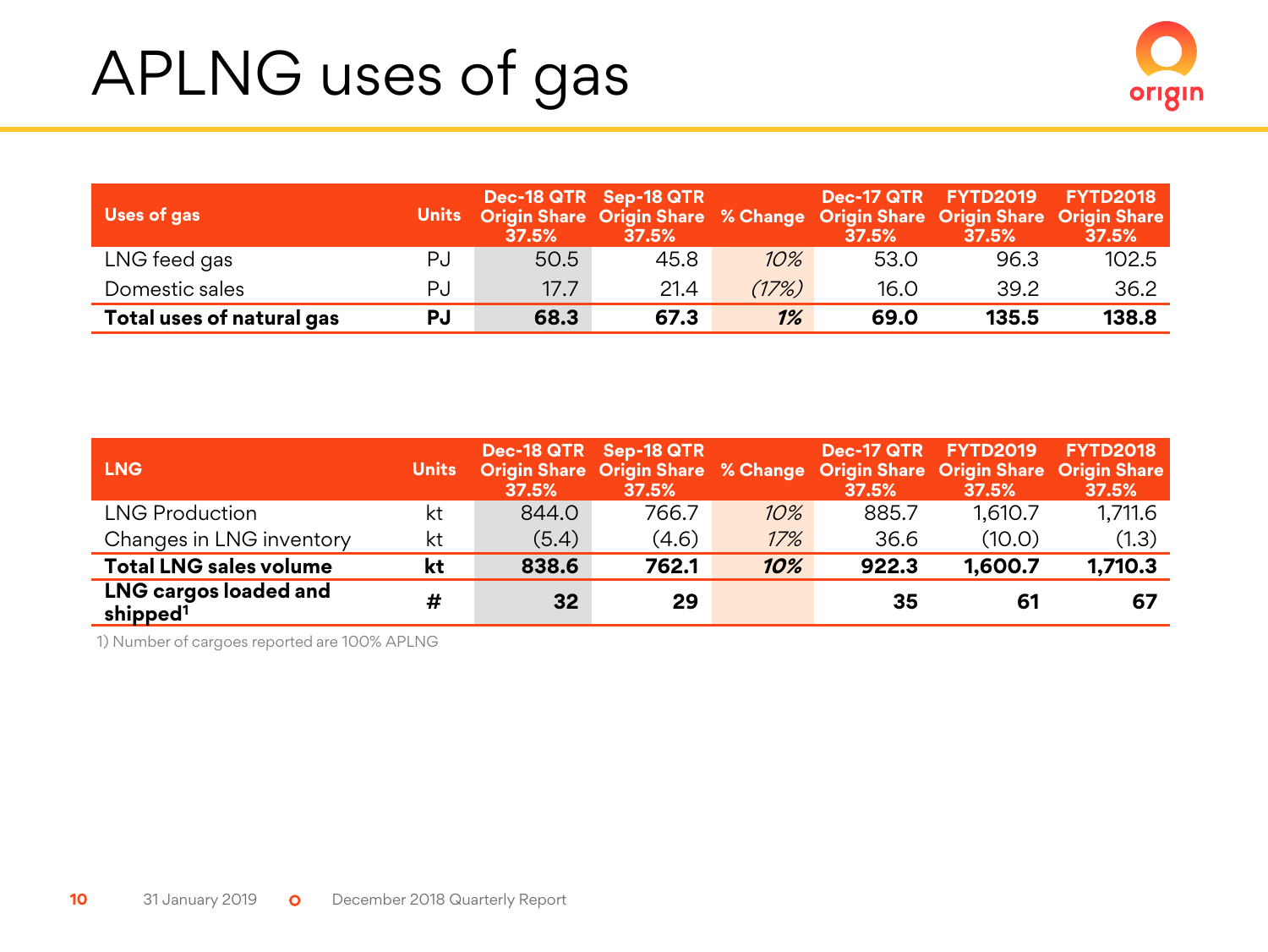#### APLNG Sales

| <b>Share of APLNG Sales revenue</b>           | <b>Units</b> | 37.5% | Dec-18 QTR Sep-18 QTR<br><b>Origin Share</b> Origin Share<br>37.5% | % Change | Dec-17 QTR FYTD2019<br><b>Origin Share Origin Share Origin Share</b><br>37.5% | 37.5%   | <b>FYTD2018</b><br>37.5% |
|-----------------------------------------------|--------------|-------|--------------------------------------------------------------------|----------|-------------------------------------------------------------------------------|---------|--------------------------|
| LNG                                           | \$m          | 650.5 | 527.0                                                              | 23%      | 449.3                                                                         | 1.177.5 | 834.5                    |
| Domestic Gas                                  | \$m          | 90.4  | 113.5                                                              | (20%)    | 60.5                                                                          | 203.9   | 149.8                    |
| <b>Total Commodity Revenue</b><br>(ORG share) | \$m          | 740.9 | 640.5                                                              | 16%      | 509.8                                                                         | 1.381.3 | 984.3                    |

| <b>Sales - APLNG average</b><br>realised prices | <b>Units</b>  | 37.5% | Dec-18 QTR Sep-18 QTR<br><b>Origin Share</b> Origin Share<br>37.5% | % Change | Dec-17 QTR<br><b>Origin Share Origin Share Origin Share</b><br>37.5% | <b>FYTD2019</b><br>37.5% | <b>FYTD2018</b><br>37.5% |
|-------------------------------------------------|---------------|-------|--------------------------------------------------------------------|----------|----------------------------------------------------------------------|--------------------------|--------------------------|
| <b>LNG</b>                                      | US\$/mmbtu    | 10.59 | 9.63                                                               | $10\%$   | 7.14                                                                 | 10.13                    | 7.23                     |
| Domestic Gas                                    | $\frac{f}{G}$ | 5.10  | 5.29                                                               | (4%)     | 3.78                                                                 | 5.20                     | 4.13                     |
| <b>Average Commodity price</b>                  | \$/GJe        | 11.54 | 10.06                                                              | 14%      | 7.59                                                                 | 10.80                    | 7.51                     |

| <b>Origin only costs</b>     | <b>Units</b> | Dec-18 QTR | Sep-18 QTR |      | % Change Dec-17 QTR | <b>FYTD2019</b> | <b>FYTD2018</b> |
|------------------------------|--------------|------------|------------|------|---------------------|-----------------|-----------------|
| Hedge premium expense        | \$m          | (15.3)     | (2.2)      | 596% | (17.1)              | (17.4)          | (34.5)          |
| Gain / (Loss) on oil hedging | \$m          | (27.4)     | (27.9)     | (2%) | 0.1                 | (55.4)          | (0.1)           |
| Gain / (Loss) on LNG hedging | \$m          | (35.4)     | (21.0)     | 69%  | (1.1)               | (56.4)          | 2.6             |
| Total                        | \$m          | (78.1)     | (51.1)     | 53%  | (18.1)              | (129.2)         | (32.0)          |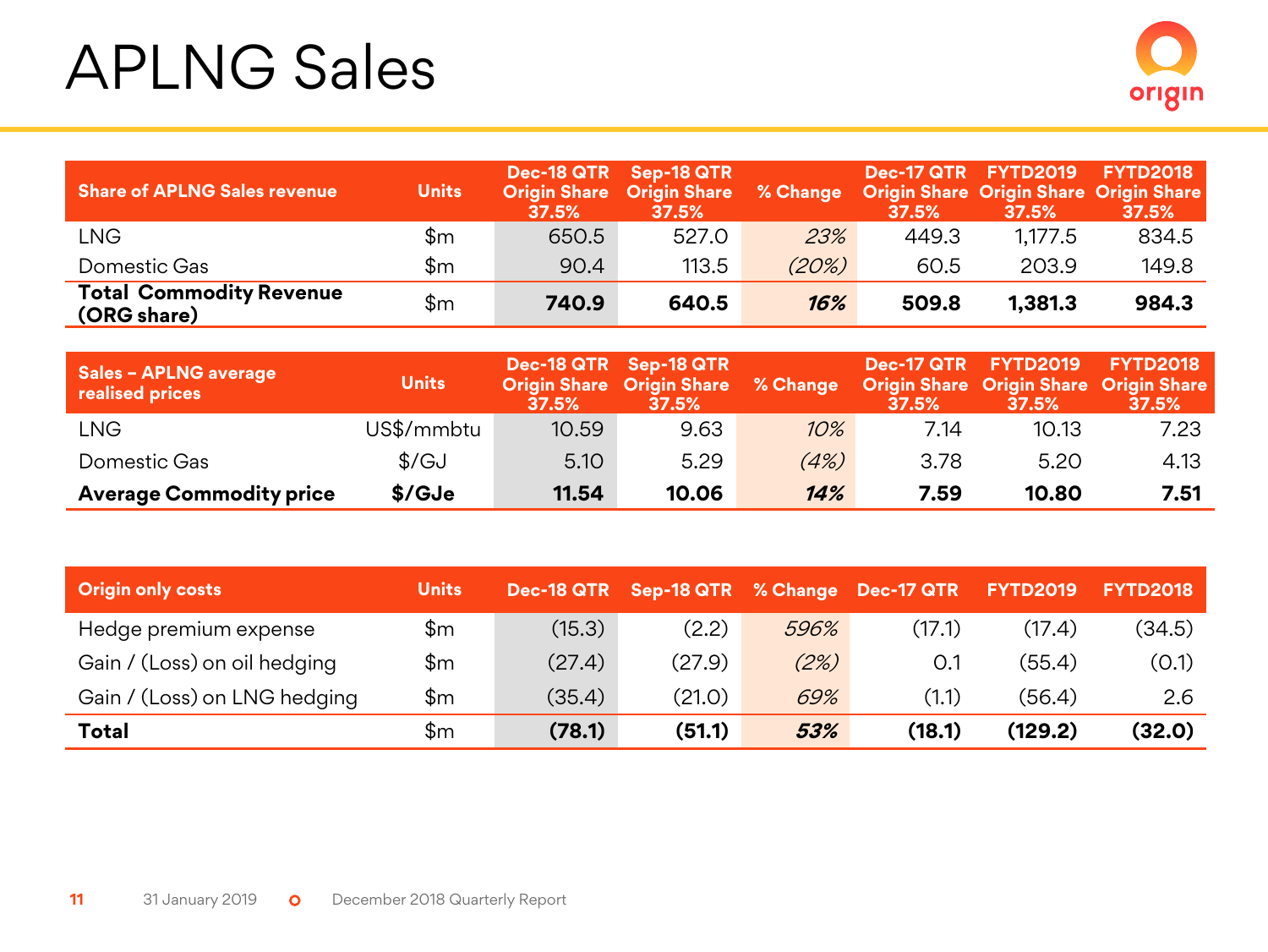### Operated drilling & production



#### **APLNG Operated Production Wells**

|       |              |                                          |                  |               | <b>Development Wells</b> |
|-------|--------------|------------------------------------------|------------------|---------------|--------------------------|
|       |              | Avg daily<br>production<br>(APLNG share) |                  | Wells drilled | Wells<br>commissioned    |
|       | Spring Gully | 290.7 TJ/d                               | Dec-18 QTR       |               |                          |
|       |              |                                          | <b>FYTD 2019</b> |               |                          |
| Bowen | Peat         | $5.1$ TJ/d                               | Dec-18 QTR       |               |                          |
|       |              |                                          | <b>FYTD 2019</b> |               |                          |
|       | Denison      | $1.5$ TJ/d                               | Dec-18 QTR       |               |                          |
|       |              |                                          | <b>FYTD 2019</b> |               |                          |
|       |              | 206.0 TJ/d                               | Dec-18 QTR       |               | $\overline{2}$           |
|       | Talinga      |                                          | <b>FYTD 2019</b> |               | 29                       |
|       | Orana        | 151.8 TJ/d                               | Dec-18 QTR       |               | $\overline{2}$           |
| Surat |              |                                          | <b>FYTD 2019</b> | 2             | 28                       |
|       | Condabri     | 357.0 TJ/d                               | Dec-18 QTR       |               |                          |
|       |              |                                          | <b>FYTD 2019</b> | 16            | 8                        |
|       | Combabula /  | 409.6 TJ/d                               | Dec-18 QTR       | 57            | 62                       |
|       | Reedy Creek  |                                          | <b>FYTD 2019</b> | 106           | 90                       |
|       | <b>TOTAL</b> | 1,421.8 TJ/d                             | Dec-18 QTR       | 58            | 67                       |
|       |              |                                          | <b>FYTD 2019</b> | 125           | 156                      |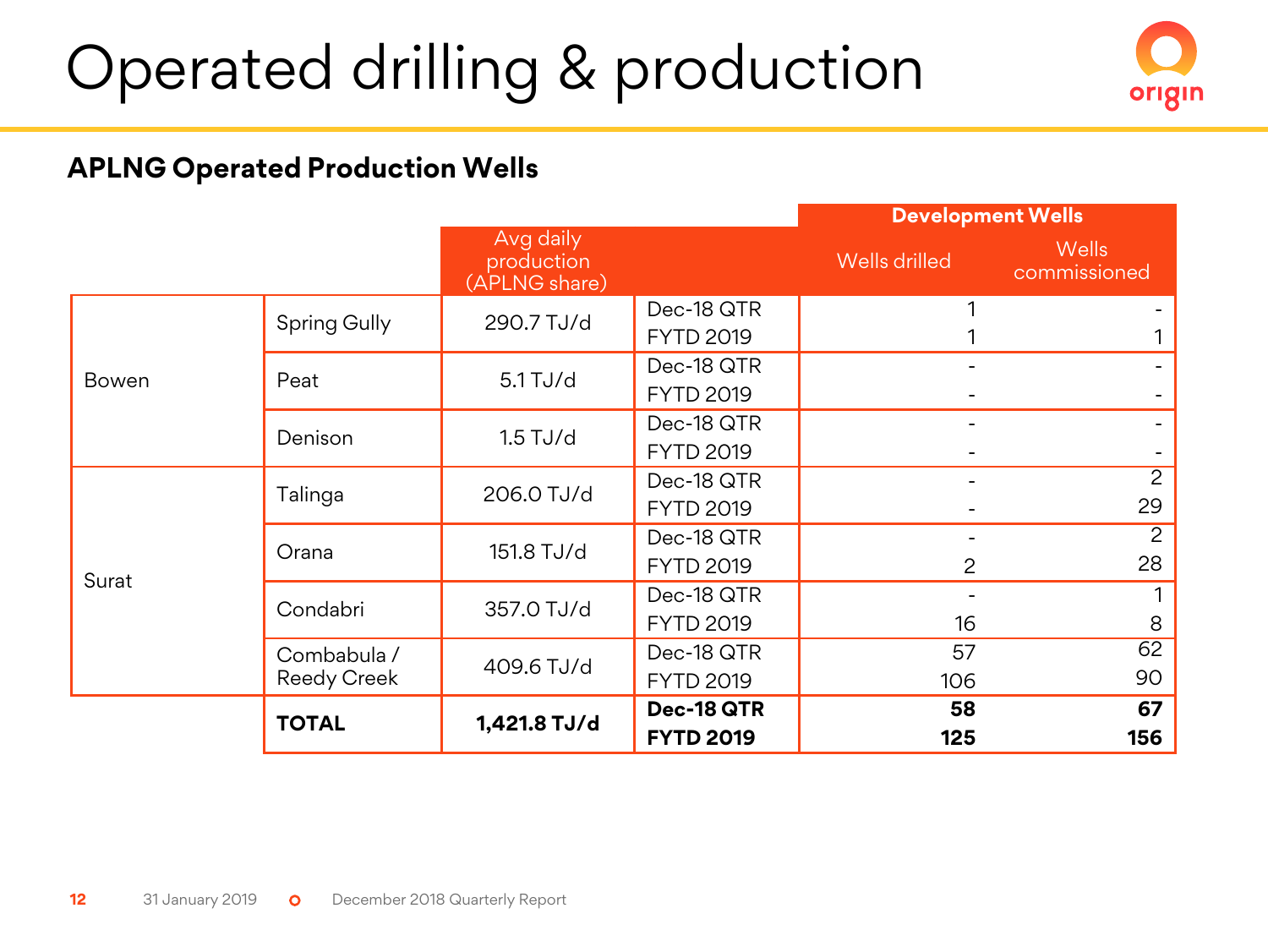### Non-Operated drilling & production



#### **APLNG Non-Operated Production Wells**

|             |              |                                          |                  |                | <b>Development Wells</b> |
|-------------|--------------|------------------------------------------|------------------|----------------|--------------------------|
|             |              | Avg daily<br>production<br>(APLNG share) |                  | Wells drilled  | Wells<br>commissioned    |
|             | Fairview     | 103.0 TJ/d                               | Dec-18 QTR       | 15             | 28                       |
|             |              |                                          | <b>FYTD 2019</b> | 33             | 50                       |
|             | Arcadia      | $1.8$ TJ/d                               | Dec-18 QTR       | 33             | 9                        |
| <b>GLNG</b> |              |                                          | <b>FYTD 2019</b> | 51             | 9                        |
|             |              | $0.0$ TJ/d                               | Dec-18 QTR       | 25             | 65                       |
|             | Roma East    |                                          | <b>FYTD 2019</b> | 70             | 80                       |
|             |              | $2.7$ TJ/d                               | Dec-18 QTR       |                | 6                        |
|             | Anya         |                                          | <b>FYTD 2019</b> | 4              | 31                       |
|             | Kenya East   | 150.9 TJ/d                               | Dec-18 QTR       |                | 34                       |
| QGC         |              |                                          | <b>FYTD 2019</b> | 40             | 42                       |
|             | Kenya        | 139.8 TJ/d                               | Dec-18 QTR       |                |                          |
|             |              |                                          | <b>FYTD 2019</b> | 9              |                          |
|             | Bellevue     | $8.2$ TJ/d                               | Dec-18 QTR       | $\overline{4}$ |                          |
|             |              |                                          | <b>FYTD 2019</b> | 4              |                          |
|             | <b>TOTAL</b> | 406.4 TJ/d                               | Dec-18 QTR       | 77             | 142                      |
|             |              |                                          | <b>FYTD 2019</b> | 211            | 219                      |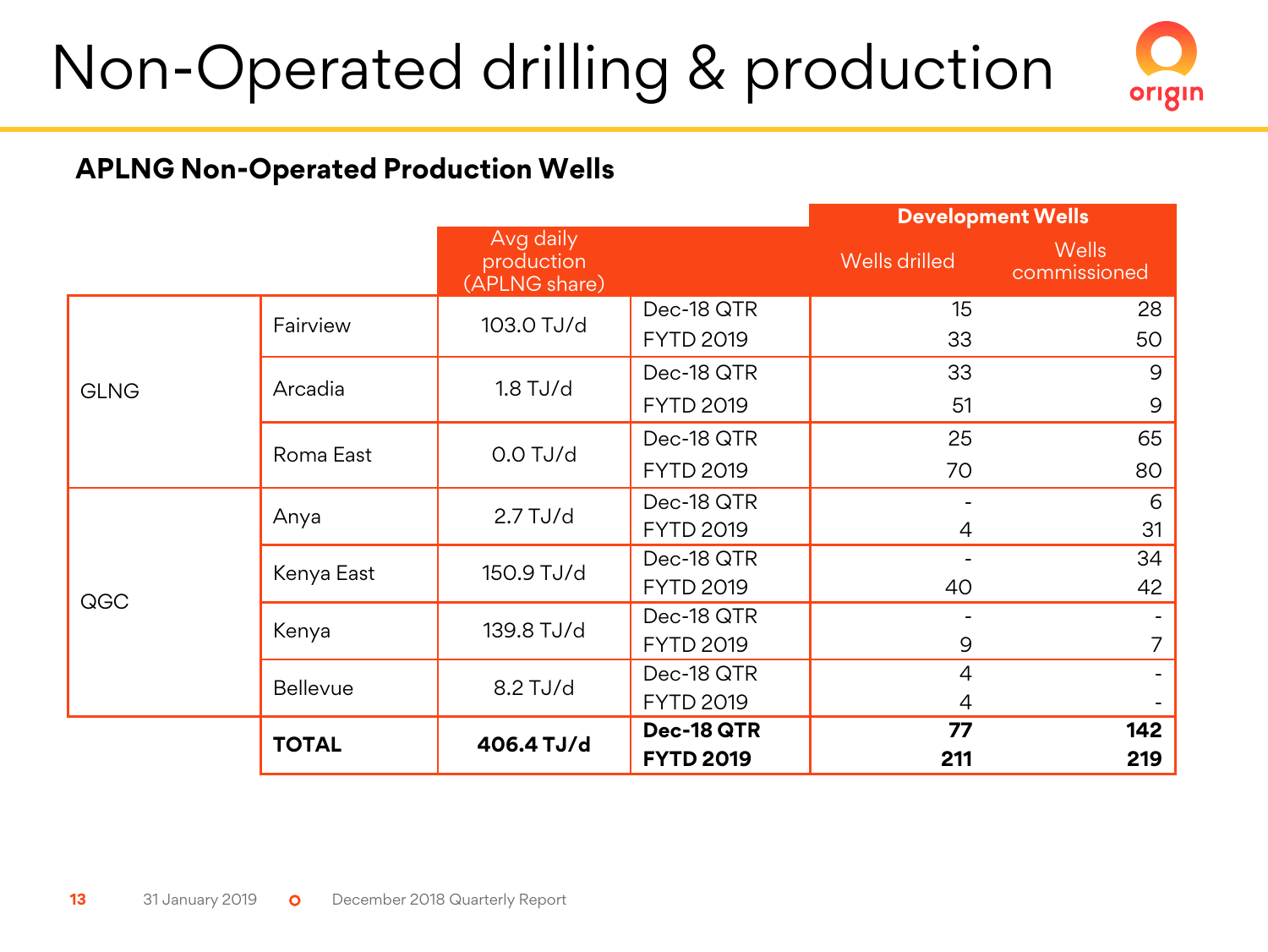## Energy Markets sales volumes

#### Electricity sales volume (TWh)

|                           | Dec-18 QTR |     | Sep-18 QTR |               | <b>FYTD2019</b> |     | <b>FYTD2018</b> |                                                                 |
|---------------------------|------------|-----|------------|---------------|-----------------|-----|-----------------|-----------------------------------------------------------------|
| <b>Volumes sold (TWh)</b> |            |     |            |               |                 |     |                 | Retail Business Retail Business Retail Business Retail Business |
| <b>NSW</b>                | 1.8        | 2.5 | 2.3        | 2.3           | 4.1             | 4.8 | 4.2             | 4.6                                                             |
| Queensland                | 1.1        | O.9 | 1.1        | 0.9           | 2.2             | 1.8 | 2.4             | 2.0                                                             |
| Victoria                  | 0.7        | 1.1 | 0.9        | $1.2^{\circ}$ | 1.6             | 2.2 | 1.7             | 2.5                                                             |
| South Australia           | O.3        | O.5 | O.3        | 0.4           | 0.7             | 0.9 | O.6             | 1.0                                                             |
| <b>Total volumes sold</b> | 3.8        | 4.9 | 4.7        | 4.8           | 8.5             | 9.6 | 8.9             | 10.0                                                            |

origin

#### Natural Gas sales volume (PJ)

|                              | Dec-18 QTR |      | Sep-18 QTR    |      | <b>FYTD2019</b> |       | <b>FYTD2018</b> |                                                                              |
|------------------------------|------------|------|---------------|------|-----------------|-------|-----------------|------------------------------------------------------------------------------|
| <b>Volumes sold (PJ)</b>     |            |      |               |      |                 |       |                 | Retail Business Retail Business Retail Business Retail Business <sup>2</sup> |
| <b>NSW</b>                   | 1.9        | 4.9  | 3.6           | 5.8  | 5.5             | 10.6  | 5.1             | 12.0                                                                         |
| Queensland                   | 0.8        | 29.4 | 1.0           | 26.5 | 1.7             | 55.9  | 1.6             | 44.6                                                                         |
| Victoria                     | 3.2        | 10.4 | $9.6^{\circ}$ | 19.0 | 12.8            | 29.4  | 14.5            | 27.1                                                                         |
| South Australia              | 1.1        | 2.8  | 2.1           | 3.4  | 3.3             | 6.2   | 3.0             | 6.2                                                                          |
| <b>External volumes sold</b> |            | 47.5 | 16.3          | 54.7 | 23.3            | 102.2 | 24.2            | 89.9                                                                         |
| Internal sales (generation)  |            | 10.5 |               | 11.7 |                 | 22.2  |                 | 31.4                                                                         |
| <b>Total volumes sold</b>    |            | 65.0 |               | 82.8 |                 | 147.7 |                 | 145.5                                                                        |

1) Prior quarter volumes have been updated to include volumes supplied through Origin Water, previously omitted 2) Prior year volumes have been restated to allocate trading volumes to the relevant States (previously included in QLD)